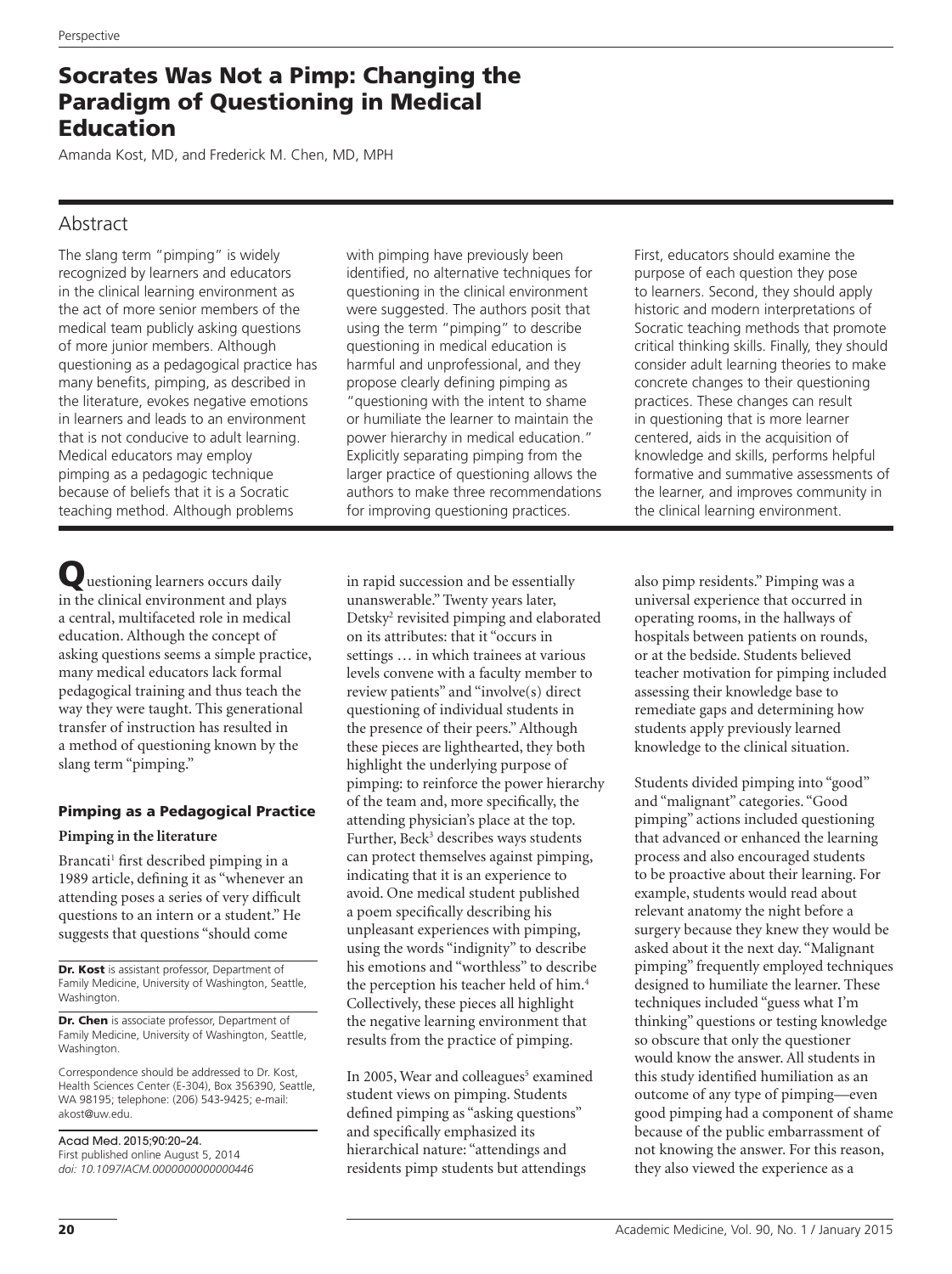significant motivating factor for their studies. Furthermore, almost all of the students indicated that they planned to be "good pimpers" when they were attending physicians. They believed it was useful to "promote learning, logical thinking, defending one's decisions, quick recall, self-assessment, and communicating well with one's peers."5

In another study that examined student perception of different radiology teaching modalities, participants described pimping as when attending physicians singled out one person in a group and either repeatedly asked that person questions or asked a question and moved on to someone else if the person did not know the answer.<sup>5</sup> Although 93% of students desired a teaching modality that involved voluntary responses to questions posed to a group, fewer (72%) felt pimping was an effective way to learn.<sup>5</sup> Instead, students preferred an interactive Socratic dialogue in a small group that relies on students volunteering to answer questions.<sup>6</sup>

There are several problems with pimping, both as a technique and as a term. The existing literature suggests that the current practice of pimping is largely a negative experience for learners and contributes to a negative learning environment; one review defined pimping as "teaching by intimidation."7 In a response to Brancati's article on pimping, another educator outlined four mainly negative results of pimping: establishing a medical staff "pecking order"; suppressing "any honest and spontaneous intellectual question or pursuit"; creating a hostile atmosphere; and perpetuating "the dehumanization for which medical education has been criticized."8

#### **Implications of pimping**

Pimping has many negative implications for both the learning environment and the learners when examined in the context of learning theory, especially those that inform adult learning practices. Analyzing pimping with respect to four aspects of learning—learner, knowledge, assessment, and community—clarifies the role that it plays in medical education.<sup>9</sup> Pimping questions often ask for fact-based knowledge with answers that are either correct or incorrect. Even with questions about process, such as how a learner arrived at a diagnosis in the face of many possibilities, it is

typically understood that a "right" answer exists—the one the questioner would choose despite the fact that there may be several valid approaches to a particular clinical scenario. In this context, pimping does not support the development of critical thinking skills. With its underlying purpose of inducing shame or humiliation, pimping neither considers the learners' needs nor aids in community building.

This active degradation of the learner and creation of a hostile learning experience is at direct odds with multiple adult learning theories, which recommend three key components to successful adult learning: mutual respect; a safe and supportive educational environment; and challenging learners in a nonthreatening way.<sup>10,11</sup> Adult learners may have difficulty effectively solving problems if their environment is disrespectful or decreases their self-esteem.<sup>12,13</sup>

Medical educators are also beginning to examine the role of situated cognition in clinical learning environments. This theory postulates that knowledge comes from the interaction between the person and his or her environment, both of which are given equal importance.<sup>14</sup> Therefore, a negative environment, such as the one created by pimping, may impede thinking and learning.

The main flaw with pimping as a pedagogical technique rests on the notion that it is not merely questioning but that it is questioning with the intent to cause discomfort in the learner as a means of maintaining medical hegemony. Furthermore, as described by Wear and colleagues,<sup>5</sup> some learners and teachers in the clinical environment indicate that all experiences involving the use of questions as a teaching technique should be labeled as pimping. Descriptive language is important, and labeling every use of questioning with a derogatory slang term has negative implications. The word *pimp* is most commonly used to describe a man who solicits clients for a prostitute. This word may evoke a negative affective response, and we would also argue that the use of such a derogatory term to describe an experience in medical education is unprofessional.

Despite the numerous problems with pimping as a term and teaching technique, it has been perpetuated for at least 25 years. This appears to occur for four reasons: It successfully although negatively motivates the learner, it is thought to reflect Socratic teaching methods, it maintains the power structure in the learning environment, and its transfer occurs through generations of teaching physicians who ultimately believe it to be useful pedagogically.<sup>1,2,5</sup> Perhaps pimping has persisted because thus far no one has suggested ways to improve the practice of questioning and alternatives to the slang term of pimping.

We argue that the term should be defined under its negative connotation to mean "questioning of a learner with the explicit intent to cause discomfort such as shame or humiliation as a means of maintaining the power hierarchy in medical education." Definitively separating the negative practice of pimping from the broader, pedagogically helpful technique of questioning accomplishes two things. First, it clearly elucidates pimping's negative implications for the clinical learning environment and, second, it creates an opportunity to improve questioning practices. Below, we offer suggestions for improving questioning practices in the clinical learning environment, informed by Socratic teaching methods and adult learning theory.

#### Historical and Modern Interpretations of Socratic Teaching Methods

Given that some medical educators believe pimping is an expression of Socratic teaching methods,<sup>5</sup> it is important to examine what Socratic teaching methods actually encompass. Understanding both Socrates's own purpose in using questions and modern interpretations of his teaching methods can inform helpful questioning practices in medical education.

Some scholars suggest that Socrates himself eschewed pedagogy and instead engaged others in an exercise of critical thinking through a dialogue of questions about ultimately unknowable truths.<sup>15,16</sup> However, the questions Socrates posed to individuals in a group served two distinct purposes.<sup>17</sup> First, they were meant to place a person's existing beliefs under scrutiny that would ultimately lead to their refutation. Known by the Greeks as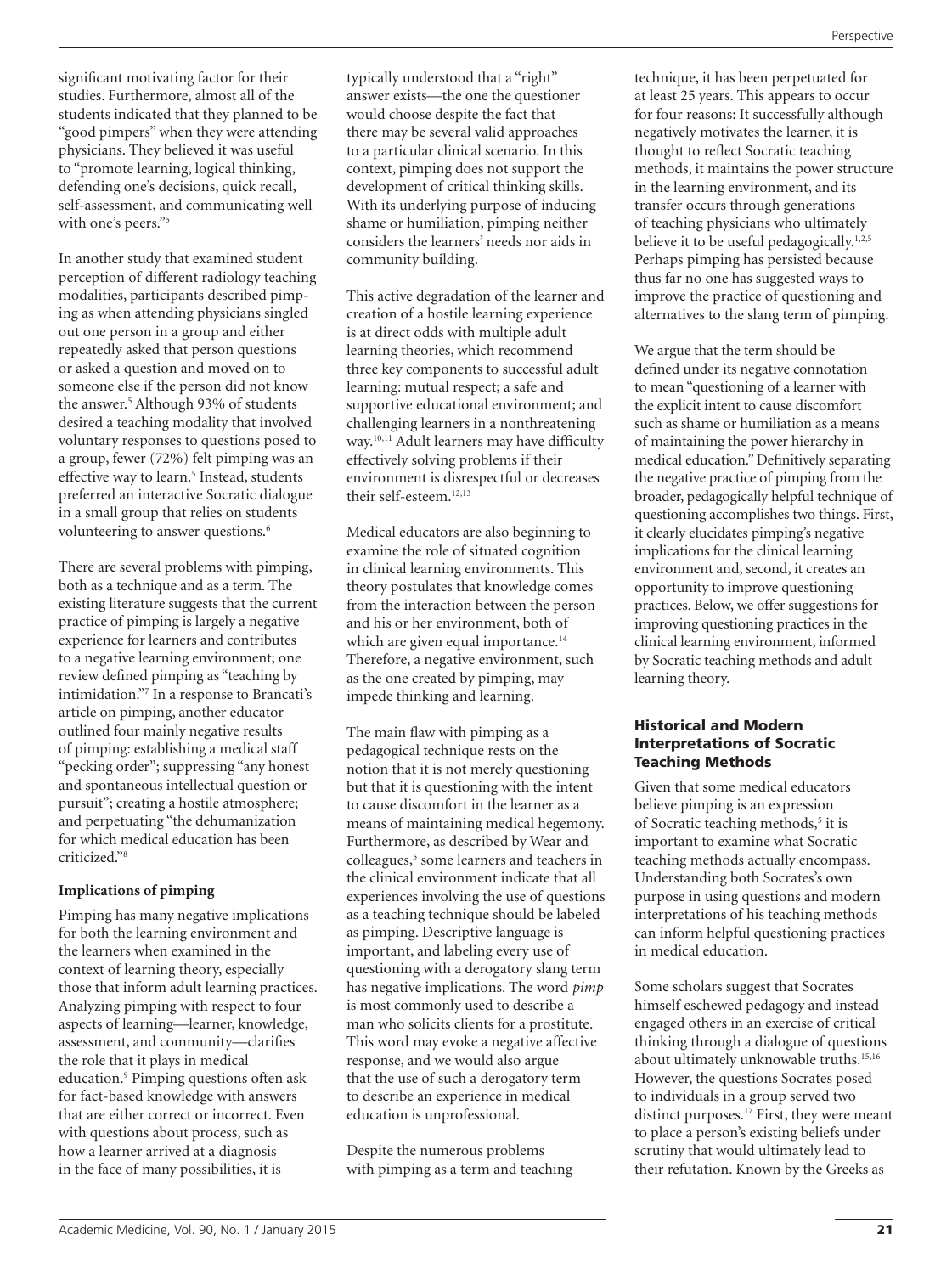"elunchus," this cross-examination of a set of beliefs assessed whether they were mutually consistent. The refutation of beliefs led to a state of confusion and doubt, known as "aproria." The ultimate aim of elunchus followed by aproria was to create a common ground—a state of curiosity—among everyone in the group. From there the group could begin a collective search for truth through further discussion.

Modern interpretations of Socratic teaching methods across diverse settings, from elementary schools to universities, point to somewhat different goals. Although the implementation is different in each setting, three components are consistent: working collaboratively in groups; exploring interpretive questions that lack a specific answer but activate prior knowledge; and reflecting on the discussion.18–20 These unique components could be described as modern Socratic principles. It is important to note that not all settings successfully implement these principles. Descriptions of law school, perhaps most similar to medical school, indicate that experiences adherent to these ideals result in a discussion perceived as beneficial by the students.<sup>16</sup> However, other law school experiences suggest that it is easy for Socratic teaching methods to devolve into humiliating the students, similar to medical students' experiences with pimping. This seems to occur if emphasis is placed on obtaining a "right answer" instead of reasoning skills, if there is an absence of legitimate discussion, and if there is no space for reflecting on the experience.

# Changing Questioning Practices

We suggest three broad categories for changing the paradigm of questioning practices in clinical settings. First, questioning should be purposeful, meaning that the educator knows what he or she is hoping to accomplish with the question. Second, educators should attempt more faithful application of both historical and modern Socratic principles. Finally, exploration of various adult learning theories offers several concrete suggestions for making questions more useful to the adult learner.

## **Purposeful questioning**

Purposeful questioning is the educator's deliberate consideration of the underlying goal of each question asked of the learner. In this practice, the educator deliberately examines all questions to determine to what degree they are knowledge centered, learner centered, assessment centered, or community centered.9 Most questions will fall in more than one category, but the educator should be aware of each question's primary purpose. If the educator's answer to his or her reflection on "what is the purpose of this question?" is that it contains elements intended to cause discomfort in the learner, then the question must be reformulated if possible, or abandoned.

Knowledge-centered questions are centered on the facts, concepts, or skills they are reviewing. Many questions in the clinical setting probe the learner's knowledge base, and the goal of these questions is teaching or reviewing the material at hand. Learner-centered questions aid the learner in modulating his or her learning experience. One example of this is a series of progressively harder questions to encourage metacognition by helping a learner identify the contours of his or her knowledge base, including areas that need improvement. Another example is when questions assist a learner in identifying and correcting his or her misconceptions and preconceptions about the material. Questions that are assessment centered allow the educator to provide formative or summative feedback to the learner about his or her knowledge base or the application of that knowledge. Questions that are centered on the community of learners include those that assess the level at which learners grasp the information and then respond with further learning opportunities, either educator driven or learner driven. These opportunities may include offering brief didactic components, providing additional resources or materials to study, or assigning a small-group activity to prepare a presentation about content that is not well understood.

## **What would Socrates do?**

What advice would Socrates offer to medical educators hoping to improve their use of questions? His questions and modern interpretations of his methods were meant to activate critical thinking skills.17 In clinical environments, this is often encountered through questions that probe how learners apply their

knowledge base to a particular clinical scenario to generate a diagnostic and therapeutic plan. These questions are typically interpretive because there is likely not one single correct answer. They may include requests for a differential diagnosis, the application of various tests and procedures to help confirm the diagnosis, and therapeutic options given evidence-based studies and patient preferences for care.

Although questioning of critical thinking skills can be directed at a single learner, a more faithful application of Socratic principles—learner collaboration, interpretive questioning, and reflecting may result in deeper understanding of the issues at hand. For example, an interpretive question, either learner generated or generated by the educator, could be posed to the medical team. This would be followed by a discussion seeking to activate prior knowledge, identify and explore misconceptions learners may have about the case, and gain insight into the problem. Group reflection or debriefing about the dialogue that examines both the content and the process of the discussion would be important to make the thinking of members clear, to encourage learners to increase their meta-cognition while aiding the development of a safe and supportive learning community.

## **Applying adult learning theory**

There is a multitude of adult learning theories that identify practices to improve educators' questioning techniques. First, situated cognition indicates that the learning environment itself is equally as important as knowledge and skills shared within it.<sup>14</sup> To enhance the environment, educators should clearly discuss the role that questioning has in teaching clinical knowledge as it relates to the needs of the individual learners, as a formative and summative assessment strategy, and in building community within the group of learners.<sup>21</sup> As noted earlier, learners must feel safe, respected, and supported, even when answering questions.<sup>10,11</sup> Forging a sound relationship with learners that identifies clear roles for educator and learners is key. Ideally, this relationship would be based on mutual respect and the understanding that learners can question and debate the educator.<sup>21</sup> Discussing the idea of praxis—that learning is a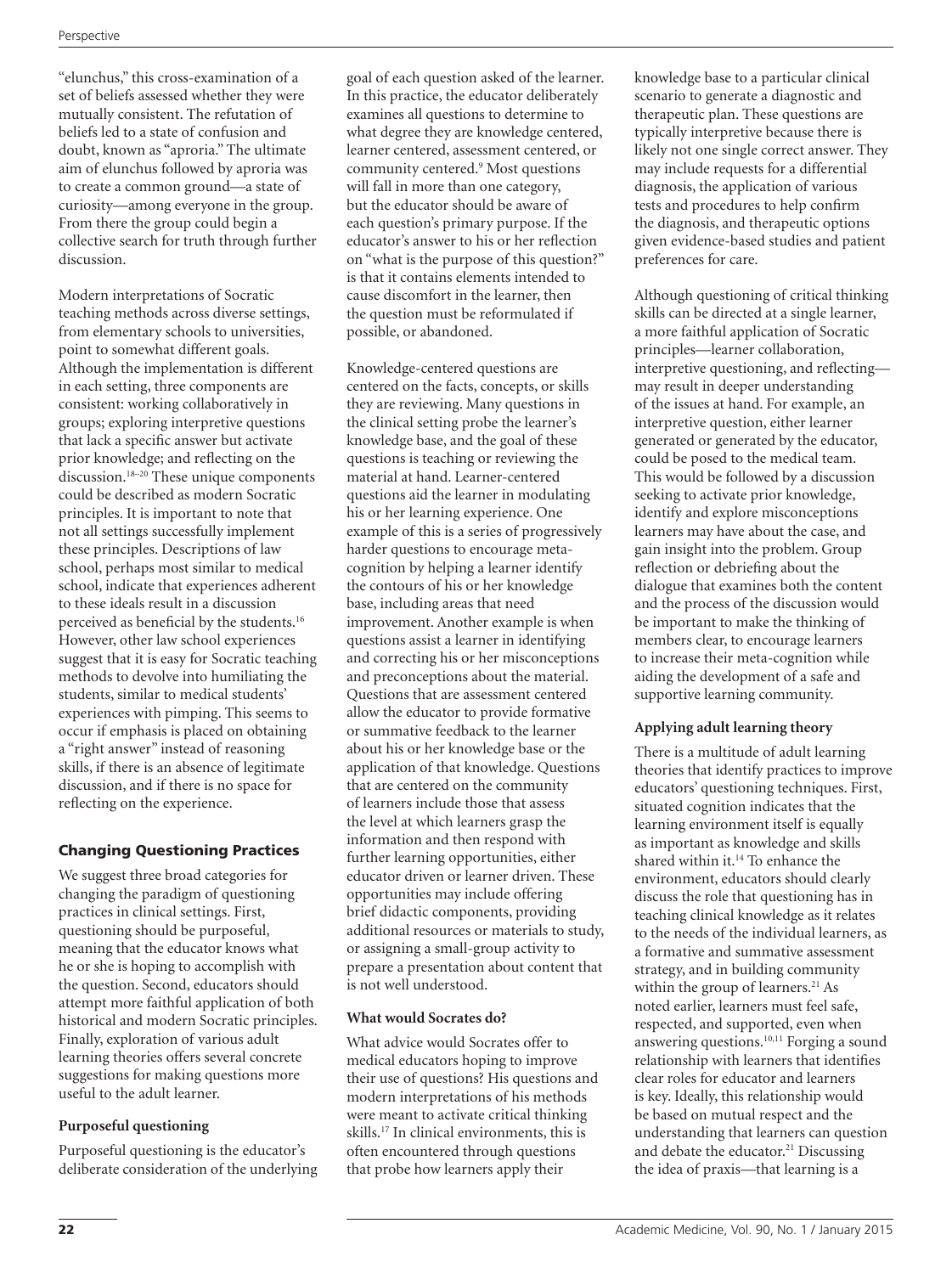continual process of reflection, action, and refinement—may aid in a discussion of roles and expectations of learners and educators alike.<sup>10,21</sup>

To improve individual questions, educators have several tools at their disposal. In general, educators should aim to construct queries that are challenging just beyond the learner's current ability.<sup>22</sup> Questions that either illuminate prior experience or help explicitly identify a learner's faulty assumptions or misconceptions can be transformative in taking learning to the next level.23 Questions should be asked at the highest appropriate level in Bloom's taxonomy, moving as the learner does from lower-order thinking skills such as remembering, understanding, and applying to higher-order thinking skills such as analyzing, evaluating, and creating.<sup>24</sup>

Determining a learner's current level of self-direction can help the educator respond with appropriately challenging but not impossible questions.<sup>25</sup> Stage 1 *dependent* learners will require the educator to take on an expert role and use directive questions, whereas Stage 2 *interested* learners will benefit from an educator whose questions motivate them to identify their own learning goals. Stage 3 *involved* learners need questions that facilitate a discussion in which each member has an equal role, whereas Stage 4 truly *self-directed* learners require questions that help cultivate their ability to learn. This model highlights the journey that all physicians undertake from being dependent to becoming autonomous.26

Two theories of clinical competence can also offer ways to improve questioning. The first is a model that describes the path from "unconscious incompetence" to "conscious incompetence" to "conscious competence" to "unconscious competence."27 Questioning strategies with this model in mind would assist a learner in moving from one level to the next. Initial questions would help a learner become aware of the need to improve a skill, whereas subsequent questions could assist in the competent development of that skill. Similarly, Miller's Pyramid of Clinical Competence suggests the type of questions appropriate for learners at each level of "knows," "knows how," "shows," and "does."28

Questions for learners at the "knows" levels will be more directed to a fund of knowledge, whereas questions at the "knows how" level will assess the critical thinking skills of interpretation and application of that knowledge.

#### Conclusions

Medical educators traditionally teach through questioning. Questions designed to shame learners or reinforce the power hierarchy contribute to a culture of disrespect and should not be tolerated.<sup>29</sup> It is time to abandon the practice of pimping. Purposeful questioning that considers Socratic teaching methods and adult learning theories offers an alternative to pimping that removes its negative aspects and emphasizes improving learners' critical thinking during their medical education. Being called on to answer questions in a group may remain anxiety provoking for some, but the method of questioning should not be abusive.

Transforming the practice of pimping into a practice of questioning that considers purpose, Socratic principles, and adult learning theories will be an enormous undertaking, requiring structural and cultural change. As described in other disciplines, faculty development activities, buy-in from medical departments, and small, incremental behavior change strategies will be key.<sup>30</sup> Though changing questioning practices will be difficult, the potential dividends with respect to an improved environment that enhances community and learner success are so great that we cannot afford to delay adopting this new paradigm of questioning in medical education.

*Acknowledgments:* The authors wish to thank Dr. John Bransford for his valuable comments on an early draft of this manuscript.

*Funding/Support:* None reported.

*Other disclosures:* None reported.

*Ethical approval:* Reported as not applicable.

#### References

- **1** Brancati FL. The art of pimping. JAMA. 1989;262:89–90.
- **2** Detsky AS. The art of pimping. JAMA. 2009;301:1379–1381.
- **3** Beck WC. Pimping. JAMA. 1990;263: 1632–1633.
- **4** Libman M. Through the student's eyes: On pimping. Virtual Mentor. July 2002;4(7).

[http://virtualmentor.ama-assn.org/2002/07/](http://virtualmentor.ama-assn.org/2002/07/prsp2-0207.html) [prsp2-0207.html](http://virtualmentor.ama-assn.org/2002/07/prsp2-0207.html). Accessed June 20, 2014.

- **5** Wear D, Kokinova M, Keck-McNulty C, Aultman J. Pimping: perspectives of 4th year medical students. Teach Learn Med. 2005;17:184–191.
- **6** Zou L, King A, Soman S, et al. Medical students' preferences in radiology education: A comparison between the Socratic and didactic methods utilizing Powerpoint features in radiology education. Acad Radiol. 2011;18:253–256.
- **7** Haizlip J, May N, Schorling J, Williams A, Plews-Ogan M. Perspective: The negativity bias, medical education, and the culture of academic medicine: Why culture change is hard. Acad Med. 2012;87:1205–1209.
- **8** Stanton C. Pimper pimped. JAMA. 1989;262:2541.
- **9** Bransford J, Brown AL, Cocking RR; National Research Council. How People Learn: Brain, Mind, Experience, and School. Washington, DC: National Academy Press; 2000.
- **10** Brookfield SD. Understanding and facilitating adult learning. School Libr Media Q. 1988;16:99–105.
- **11** Billington DD. Seven characteristics of highly effective adult learning programs. New Horiz Learn. 1996. [http://education.jhu.edu/PD/](http://education.jhu.edu/PD/newhorizons/lifelonglearning/workplace/articles/characteristics/index.html) [newhorizons/lifelonglearning/workplace/](http://education.jhu.edu/PD/newhorizons/lifelonglearning/workplace/articles/characteristics/index.html) [articles/characteristics/index.html.](http://education.jhu.edu/PD/newhorizons/lifelonglearning/workplace/articles/characteristics/index.html) Accessed June 20, 2014.
- **12** Harkin J, Turner G, Dawn T. Teaching Young Adults: A Handbook for Teachers in Post-Compulsory Education. New York: Routledge; 2001.
- **13** Maslow AH. A theory of human motivation. Psychol Rev. 1943;50:370.
- **14** Artino AR Jr. It's not all in your head: Viewing graduate medical education through the lens of situated cognition. J Grad Med Educ. 2013;5:177–179.
- **15** Hansen DT. Was Socrates a "Socratic teacher?" Educ Theory. 1988;38:213–224.
- **16** Rud AG. Use & abuse of Socrates in teaching. EPAA. 1997;5. [http://epaa.asu.edu/ojs/article/](http://epaa.asu.edu/ojs/article/view/621/743) [view/621/743](http://epaa.asu.edu/ojs/article/view/621/743). Accessed July 5, 2014.
- **17** Reich R. Confusion about the Socratic method: Socratic paradoxes and contemporary invocations of Socrates. Philos Educ Arch. 1998:68–78.
- **18** Copeland M. Socratic Circles: Fostering Critical and Creative Thinking in Middle and High School. Portland, Me: Stenhouse Publishers; 2005.
- **19** Haroutunian-Gordon S. Learning to Teach Through Discussion: The Art of Turning the Soul. New Haven, Conn: Yale University Press; 2009.
- **20** Parker W. Teaching Democracy: Unity and Diversity in Public Life. New York, NY: Teacher's College Press; 2002.
- **21** Vella J. Learning to Listen, Learning to Teach: The Power of Dialogue in Educating Adults. San Francisco: Jossey-Bass; 2002.
- **22** Caine RN, Caine G. Making Connections: Teaching and the Human Brain. Wheaton, Md: Association for Supervision and Curriculum Development; 1991.
- **23** Knowles MS. The Modern Practice of Adult Education; Andragogy Versus Pedagogy. New York: Association Press; 1970.
- **24** Krathwohl DR. A revision of Bloom's taxonomy: An overview. Theory Pract. 2002;41:212–218.